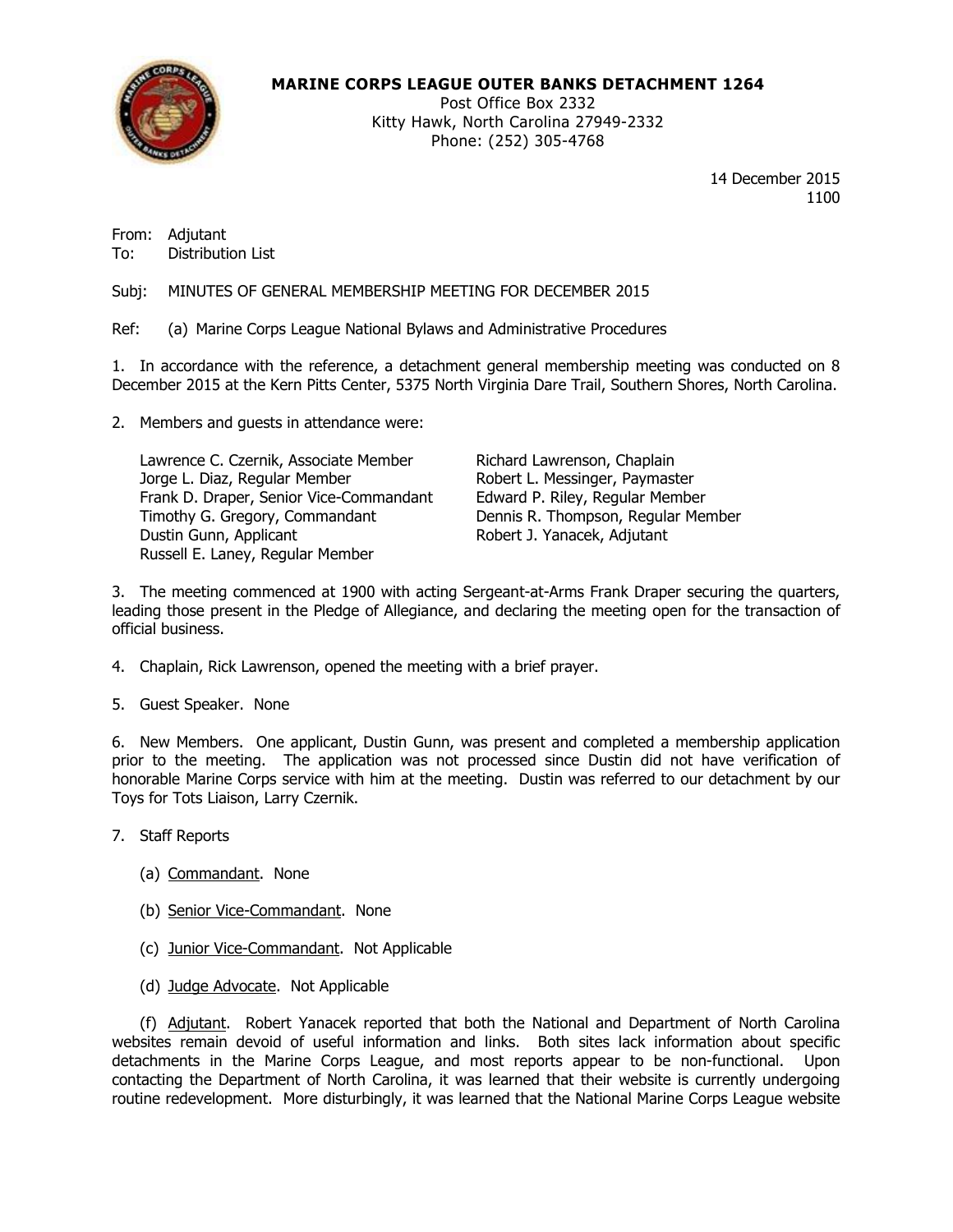## Subj: MINUTES OF GENERAL MEMBERSHIP MEETING FOR DECEMBER 2015

is also under redevelopment as a result of the website being taken off-line by national staff members who were removed from office. Apparently, the National Marine Corps League recently removed their executive director and several key staff members. In retaliation for this action, these staff members purged the national website from the server, effectively causing the new national staff to redevelop the entire website. The reason for the removal of these national staff members was presented to, and discussed at great length by those present. As a result of this discussion, a series of questions relating to the removal of the national staff members is being prepared by Jorge Diaz for submission to the Department of North Carolina.

(g) Paymaster. Bob Messinger provided a detailed report of the income and expenditures since our last meeting as well as the detachment's current account balance. His report was examined and no discrepancies were noted. In addition, Bob reported that he has drafted and mailed the donations that were approved by the detachment membership during our November meeting. These were:

| <b>Blue Star Mothers</b>                        | \$150 |
|-------------------------------------------------|-------|
| <b>Outer Banks Public Safety Auxiliary</b>      | \$500 |
| Sergeant Mac Foundation National Wreath Project | \$80  |
| U.S. Marine Youth Foundation Tree of Lights     | \$60  |

- (h) Chaplain. None
- (i) Sergeant-at-Arms. Not Applicable
- (j) Public Affairs Officer. Not Applicable
- 8. Old Business
	- (a) Awards Presentation. None

(b) Recruiting and Retention. Paymaster, Bob Messinger reported that we currently have 33 members on the roles, 31 of which whose dues are paid-in-full, and two of which are delinquent. There is one new membership candidate who was present at the meeting as noted in paragraph 6, above. In addition, one membership candidate from last month, Mark Gordillo, notified the adjutant that he was unable to make this meeting. However, because it is not known whether he has completed the application process, the adjutant will follow-up with Mark to determine his current status. In addition to these two candidates, the adjutant is current working two other leads. Lastly, there was no new placement of recruiting posters at local businesses or other recruiting activities during the past month.

(c) Pending Detachment Grants. Robert Yanacek reported that Walmart has issued two checks, totaling \$500, to the detachment for volunteer service he performed during the second and third quarters. However, neither of these checks have been received as of yet. Robert will follow-up with the Walmart Foundation to determine whether one or both checks were lost in the mail, and if necessary, take appropriate action. Robert also reported that he has submitted an application for an additional \$250 grant from the Walmart Foundation, Voluntarism Always Pays program for service performed during the fourth quarter. This application has been authenticated and is currently being processed for payment to the detachment by the Walmart Foundation.

(d) Toys for Tots. Toys for Tots Liaison, Larry Czernik reported that the 2015 Toys for Tots campaign for Dare County has been a great success! The detachment's solicitation efforts at Walmart resulted in the collection of 162 toys and the raising of \$1166.60 that will be used to purchase toys. Robert Yanacek added his thanks to the six detachment members who supported this collection effort. In addition to these efforts, a large amount of toys have been collected from the 15 drop-box locations in the area and transported to the local distribution centers. The amount of toys collected has exceeded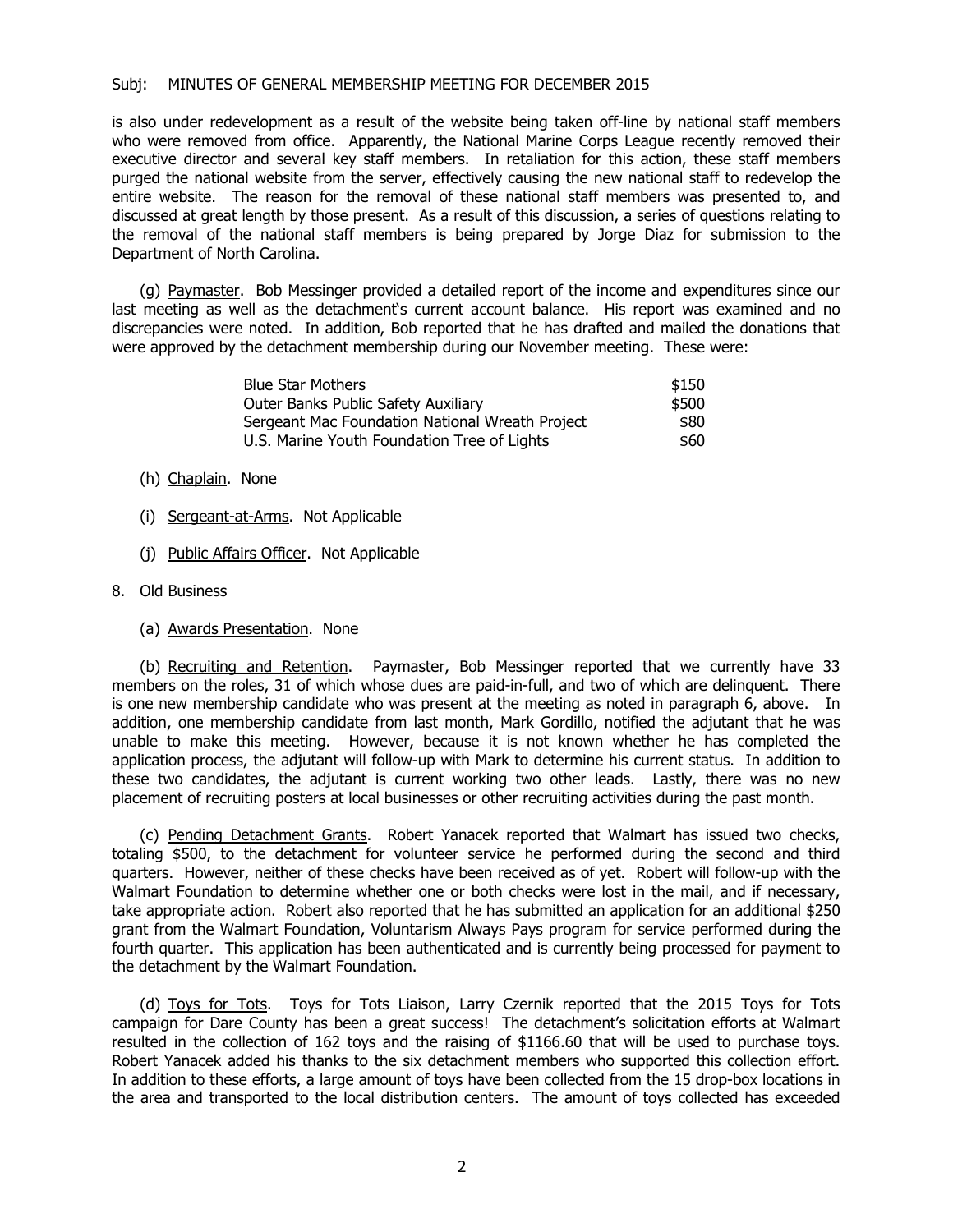## Subj: MINUTES OF GENERAL MEMBERSHIP MEETING FOR DECEMBER 2015

800 and continues to rise daily as the end of the campaign nears its completion. Larry commended member, Russ Laney, for his efforts in collecting, tabulating and delivering toys to the distribution locations. Distribution of toys will be conducted by the Dare County Department of Social Services on 10 December at the Baum Center in Kill Devil Hills, at the Dare County Community Center in Manteo on 15 and 16 December, and in Frisco on 17 December. Following Larry's briefing, Senior Vice-Commandant Frank Draper indicated that it would be a good idea to publish the results of this year's campaign in the local media, along with our thanks to the organizations who participated. Adjutant, Robert Yanacek, will contact Larry following the completion of the campaign and collect the necessary data so that an appropriate press release can be prepared and submitted.

# 9. New Business

(a) Change of 2016 Meeting Dates. Robert Yanacek reported that the monthly meeting dates for the months of March and November 2016 have been changed from the second Tuesday of the month to the fourth Tuesday of the month. This change was effected by Bob Messinger who was notified by our facility's manager that the Kern Pitts Center would be needed on the conflicting dates to conduct town business. Accordingly, the meeting dates for these months have been changed to 22 March and 22 November 2016.

(b) Election of Officers. Robert Yanacek reported that following last month's meeting he notified our membership of the slate of those running for elected offices via e-mail as directed. He further requested notification from any members interested in running for these offices. Robert reported that he received no response to his request for additional candidates. Accordingly, the slate of candidates for the elected offices remains as follows:

| Commandant             | Frank D. Draper    |
|------------------------|--------------------|
| Senior Vice-Commandant | Daniel R. Hudson   |
| Junior Vice-Commandant | Michael A. Keating |
| Judge Advocate         | Russell E. Laney   |

In light of that report, Commandant, Tim Gregory motioned that the membership proceed with the election of officers and accept the slate as noted above. Adjutant, Robert Yanacek seconded the motion. The motion was voted on and approved without dissent. The newly-elected officers will take the oath of office at next month's meeting and will most likely be sworn-in by Steve Tracy from the Department of North Carolina who is planning on visiting us to discuss the Gunny Claus program.

(d) Detachment Mailing Address and Phone Number. Jorge Diaz opened for discussion the need for the detachment to obtain a permanent mailing address and a dedicated phone number for Marine Corps League officials and the general public to contact us. Jorge pointed out that the transition of officers causes paper and digital records containing addresses and contact phone numbers to require updating and editing. To alleviate this problem, Jorge recommended that the detachment procure both a post office box as a mailing address and a dedicated cellular phone with voice mail to alleviate this issue. Adjutant, Robert Yanacek reported that he conducted a cost-assessment at Jorge's request for a post office box in Kitty Hawk, and that it would have an initial cost of \$58 for the first year, and an annual cost of \$56 thereafter. Following this assessment, Jorge motioned that the detachment procure a post office box without delay. The motion was seconded, voted on an approved without dissent. Following the vote, Jorge agreed to complete the necessary PS Form 1093 and procure the post office box before the next meeting. Regarding the issue of obtaining a dedicated cellular phone there was concern over both the need and the cost. Adjutant, Robert Yanacek explained that the need involved concern over continuing to place private phone numbers of members out to the public on the detachment website and on detachment recruiting posters and collateral materials. Robert addressed the concern of cost by indicating that the initial cost to set up a dedicated cellular number for the detachment with Tracfone would be \$16.08 and would cost no more than \$72.27 annually—provided we only use the number